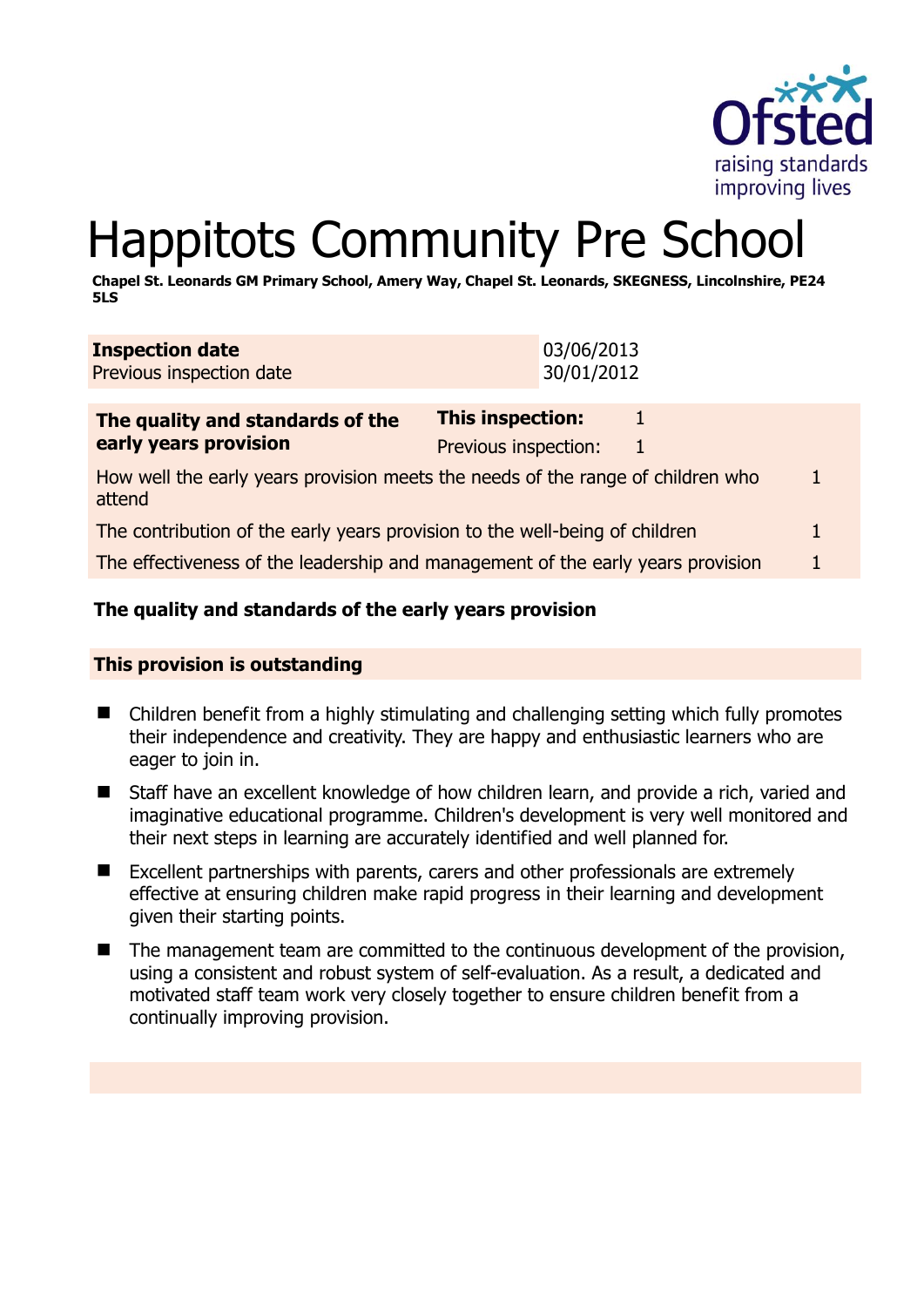# **Information about this inspection**

Inspections of registered early years provision are:

- scheduled at least once in every inspection cycle the current cycle ends on 31 July 2016
- scheduled more frequently where Ofsted identifies a need to do so, for example where provision was previously judged inadequate
- **•** brought forward in the inspection cycle where Ofsted has received information that suggests the provision may not be meeting the legal requirements of the Early Years Foundation Stage or where assessment of the provision identifies a need for early inspection
- **•** prioritised where we have received information that the provision is not meeting the requirements of the Early Years Foundation Stage and which suggests children may not be safe
- scheduled at the completion of an investigation into failure to comply with the requirements of the Early Years Foundation Stage.

The provision is also registered on the compulsory part of the Childcare Register. This report includes a judgment about compliance with the requirements of that register.

### **Inspection activities**

- The inspector observed children's activities in the main playroom and outdoor area.
- $\mathcal{L}_{\mathcal{A}}$ The inspector held a meeting with the managers of the setting and spoke at appropriate times to staff throughout the sessions. A joint observation of staff's practice took place.

The inspector looked at children's assessment records, planning documentation,

- **E** evidence of suitability of staff working within the setting, the provider's selfevaluation form and a range of other documentation.
- $\blacksquare$ The inspector also took account of the views of parents spoken to on the day of the inspection.

# **Inspector**

Carly Mooney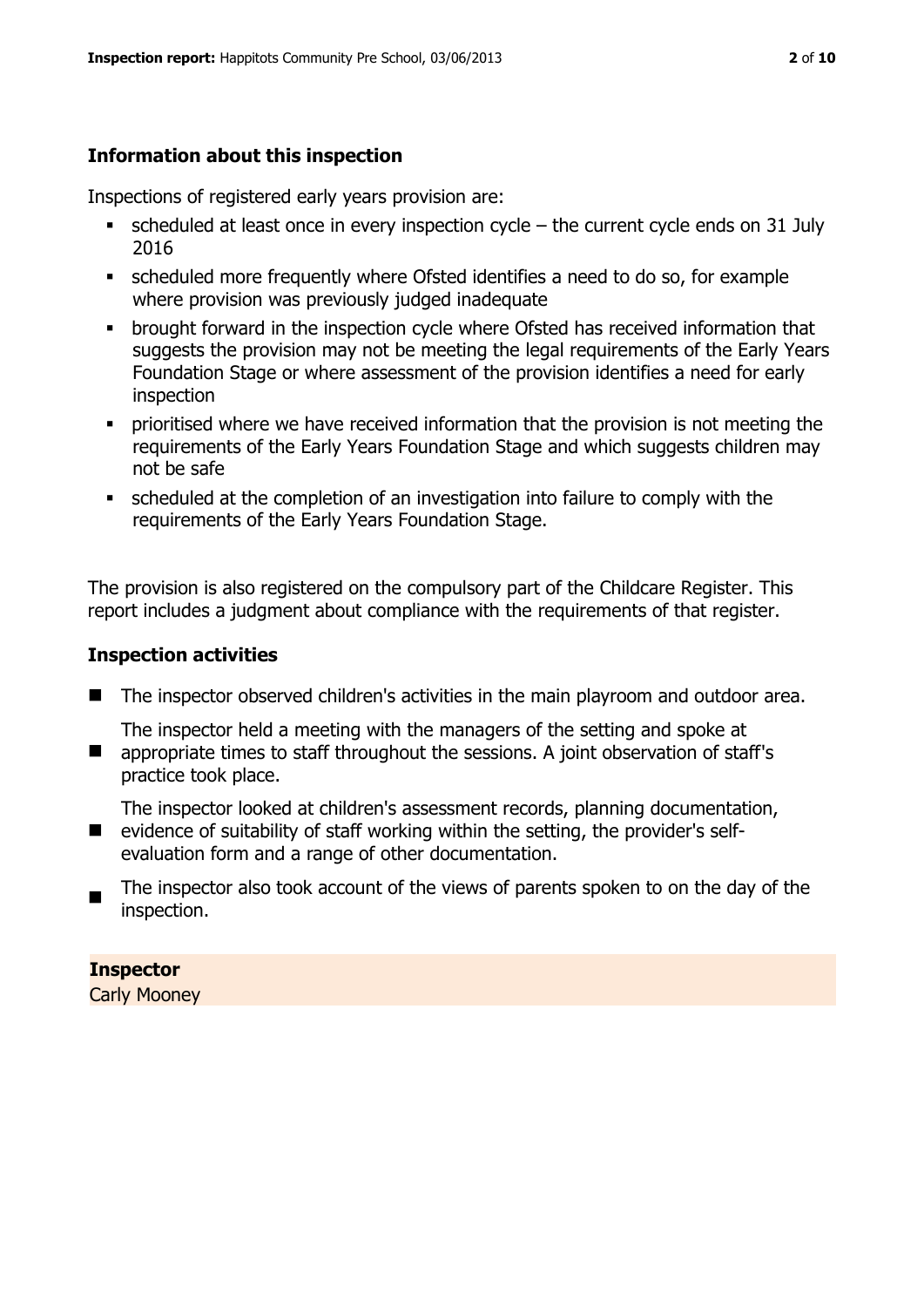#### **Full Report**

#### **Information about the setting**

Happitots Community Pre-School was re-registered in 2010 on the Early Years Register and the compulsory part of the Childcare Register. It operates from a children's centre on the grounds of Chapel St Leonards Primary School, Chapel St Leonards, Lincolnshire. The pre-school serves the local area and is accessible to all children. There is a fully enclosed area available for outdoor play.

The pre-school employs eight members of childcare staff, all of whom hold appropriate early years qualifications at level 3. The pre-school opens Monday to Friday term time only. Sessions are from 9.15am until 3.15pm. Children attend for a variety of sessions. There are currently 65 children attending who are in the early years age group. The preschool provides funded early education for two-, three- and four-year-old children. It supports a number of children with special educational needs and/or disabilities.

#### **What the setting needs to do to improve further**

#### **To further improve the quality of the early years provision the provider should:**

■ incorporate the cultures and beliefs of children further into the setting through extending resources, celebrations and experiences.

#### **Inspection judgements**

#### **How well the early years provision meets the needs of the range of children who attend**

Children are motivated and keen to learn in this highly stimulating and inclusive setting. They are highly respected as individuals and staff demonstrate a clear knowledge and understanding of children's learning needs. Thorough discussions with parents at the beginning of children's placements, mean that staff are able to plan effectively for each child right from the start. Their ongoing needs are also particularly well catered for as a thorough exchange of information takes place consistently with parents throughout their children's pre-school life. Children make excellent progress in their learning and development due to the fantastic support and teaching provided by all staff. Child-initiated play is fully recognised and enhanced. For example, when cardboard tubes become a train, staff engage children in conversation about where they are going and what they are going to do when they get there.

Key persons plan effectively for children's next steps in their development but also embrace children's thoughts, ideas and interests. For example, they provide cameras for children to take pictures of interesting items, after they show curiosity with taking pictures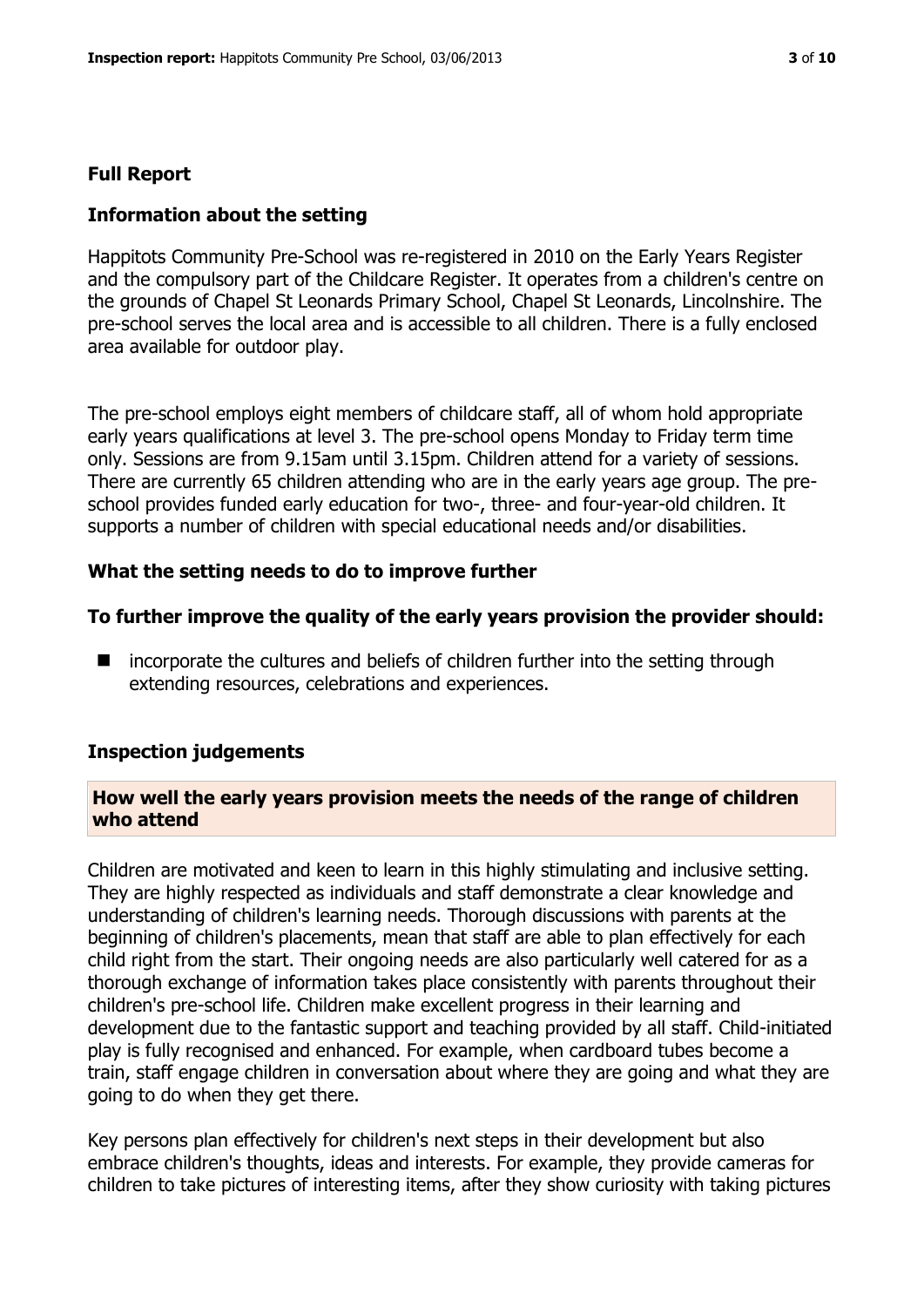of a fossil a child had brought in to show. Learning journey records provide an excellent account of children's time in the setting and are regularly shared with parents, so they are aware of their progress. Parents regularly contribute to their children's assessment through sharing observations from home and keeping diaries of their activities during holiday times. Parents are encouraged to complete regular craft activities with their children and are provided with the resources with which to do so. Thorough assessment and tracking of children's development means that next steps in their learning are very precise and prepare children extremely well for their next stage of their learning, such as starting school.

The setting is well resourced and organised very well to promote children's independence. All children move freely between indoor and outdoor play areas as they wish and select and use resources to support their play. For example, children access the water tap to fill their buckets and watering cans freely during water play. They select paints from the painting table to decorate a rocket they have made from tubes and plastic cones in the garden and decide on using sticky tape to hold it all together. Young children happily explore the environment at their own pace, identifying risks and learning to solve their own problems. For example, they stop, bend down and remove a toy from the obstacle course children have made so they can pass safely. Older children are encouraged to make their own decisions and are well supported by staff who ask 'what', 'how' and 'why' questions, that expand their thinking skills. For example, staff ask, 'what could we do if the water tray is too full?' and 'how could we remove the water?' after a child realises that the water pouring down the guttering is spilling over the edge of the tray.

Staff work closely with children's families and outside professionals, such as occupational therapists and speech and language support, regarding children in their care, to fully support their development. Children are able to effectively gain an understanding of diversity and an appreciation of other people subtly through their play, discussions with staff and the variety of resources provided. Staff recognise the backgrounds of the children who attend the setting and are considering how they can further embrace their beliefs and cultures into their play, to further enhance this aspect of learning.

# **The contribution of the early years provision to the well-being of children**

A highly effective key person system means that staff get to know children and their families extremely well. They develop a deep appreciation of children's backgrounds, strengths and interests, which enables them to support and promote children's well-being to a high standard. Children's emotional development is continually promoted as they develop secure, trusting relationships with staff. This enables children to feel safe and secure within the setting. For example, they reach out to give their key person a cuddle as they pass and welcome the interaction in small group activities, such as reading stories in the book corner. Daily verbal information is exchanged with parents of all children so that changing needs are constantly met. Children of all ages demonstrate high levels of confidence and self-esteem. They approach staff with ease and learn to cooperate very well with their peers, for example, as they work together to fill their bucket of water, deciding between them who will hold the bucket and who will turn the tap. Close relationships have formed with peers, as they give each other spontaneous hugs and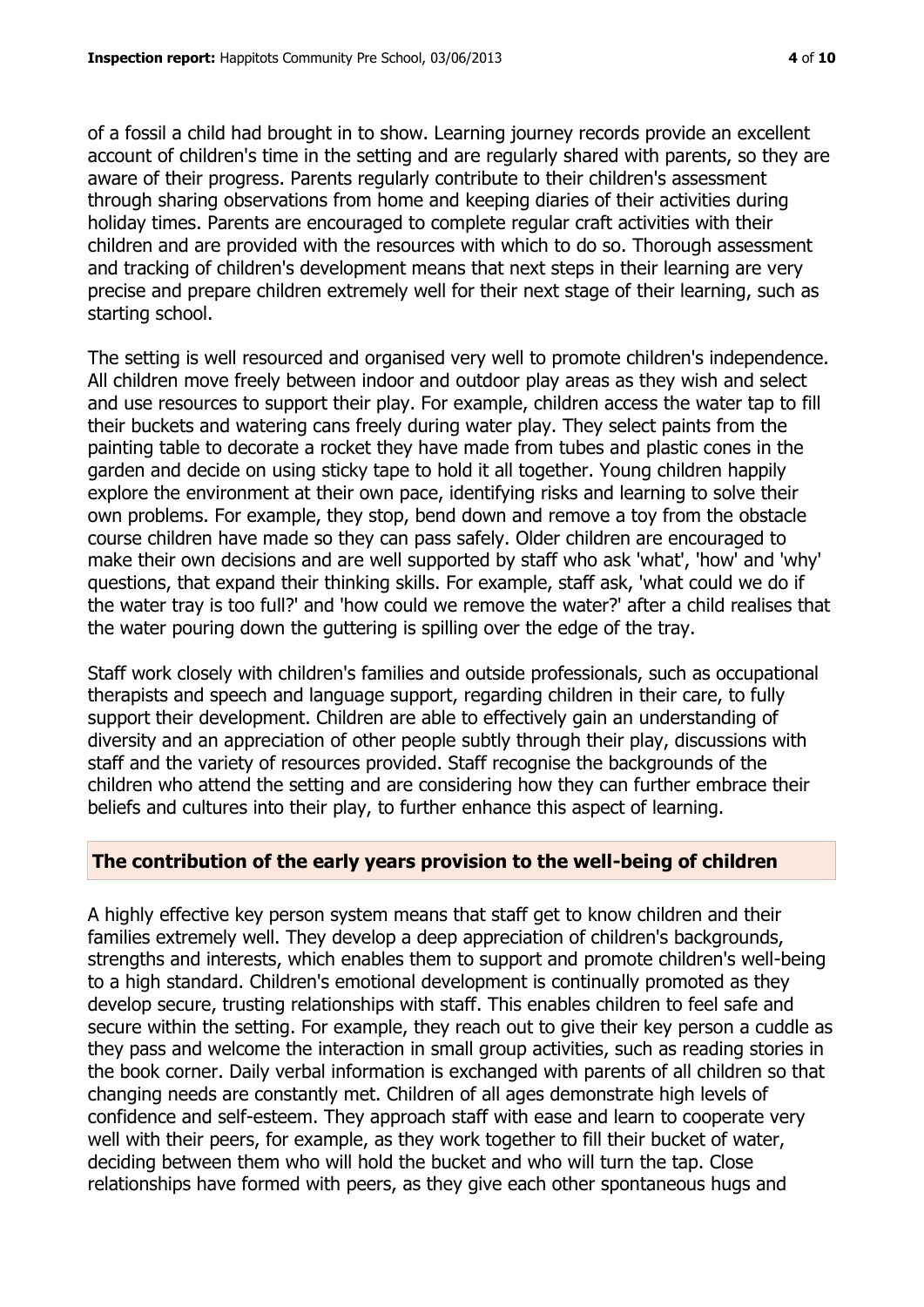cuddles during their play and become excited when their friends arrive. Children's work is attractively displayed on key persons' boards, including items they have made at home, which gives them a very good sense of belonging. Secure relationships are in place with several local schools to aid a smooth transition. Staff take children on visits to their school and they attend events, such as an Easter hat parade. Reception teachers visit the setting and liaise closely with key persons regarding children's well-being and development prior to starting school.

Children are extremely relaxed and confident due to the excellent nurturing and care from staff. Their needs are consistently met and staff praise and acknowledge their progress and achievements, which encourages high levels of self-esteem. For example, staff clap and tell them they are 'fantastic' when children successfully walk on bucket stilts across the outdoor area. Children are familiar with rules and routines and the setting's golden rules, which they are reminded about each day during circle time. They tidy away toys with enthusiasm when the bell is rung, which helps instil a sense of responsibility.

Children's awareness of developing a healthy lifestyle is encouraged through activities that promote healthy eating and through outdoor physical play opportunities. For example, bread crates used as part of an obstacle course provide excellent physical challenge for younger children and help them gain an understanding of using equipment safely, as they negotiate the course. Children help themselves to healthy foods, such as fruit at snack time and grow peas, tomatoes and potatoes outdoors, which they tend to themselves.

#### **The effectiveness of the leadership and management of the early years provision**

Leadership and management within the setting is very well embedded. This ensures staff work at a consistently high level to provide an excellent pre-school provision for all children. Staff have developed a robust understanding of their responsibilities in meeting the learning and development requirements and frequently access training to continually enhance the skills and practices that are already in place. Thorough systems for selfevaluation highlight the setting's strengths and areas for development and are used as an ongoing and highly valuable tool to enhance the care provided. There is an effective system for regularly monitoring practice, including peer on peer observations, and weekly staff meetings allow staff to constantly reflect on the needs of the setting and children as a whole.

Robust strategies are in place to safeguard children, strengthened by very secure partnerships with families and other agencies. All staff are trained to a high level and have an excellent understanding of local safeguarding procedures. Safeguarding is regularly discussed during staff meetings and forms part of staff's supervisions each half term. Clear recruitment and vetting of staff, helps to ensure children are cared for by a suitable staff team. Thorough induction procedures, enable staff to have a clear understanding of their roles and responsibilities and the general running of the setting. Highly comprehensive risk assessments, ensure children play in a safe and secure environment and staff are well deployed across the setting, both inside and outside, so that children are constantly supervised in their play. Accidents and injuries are effectively recorded. Staff monitor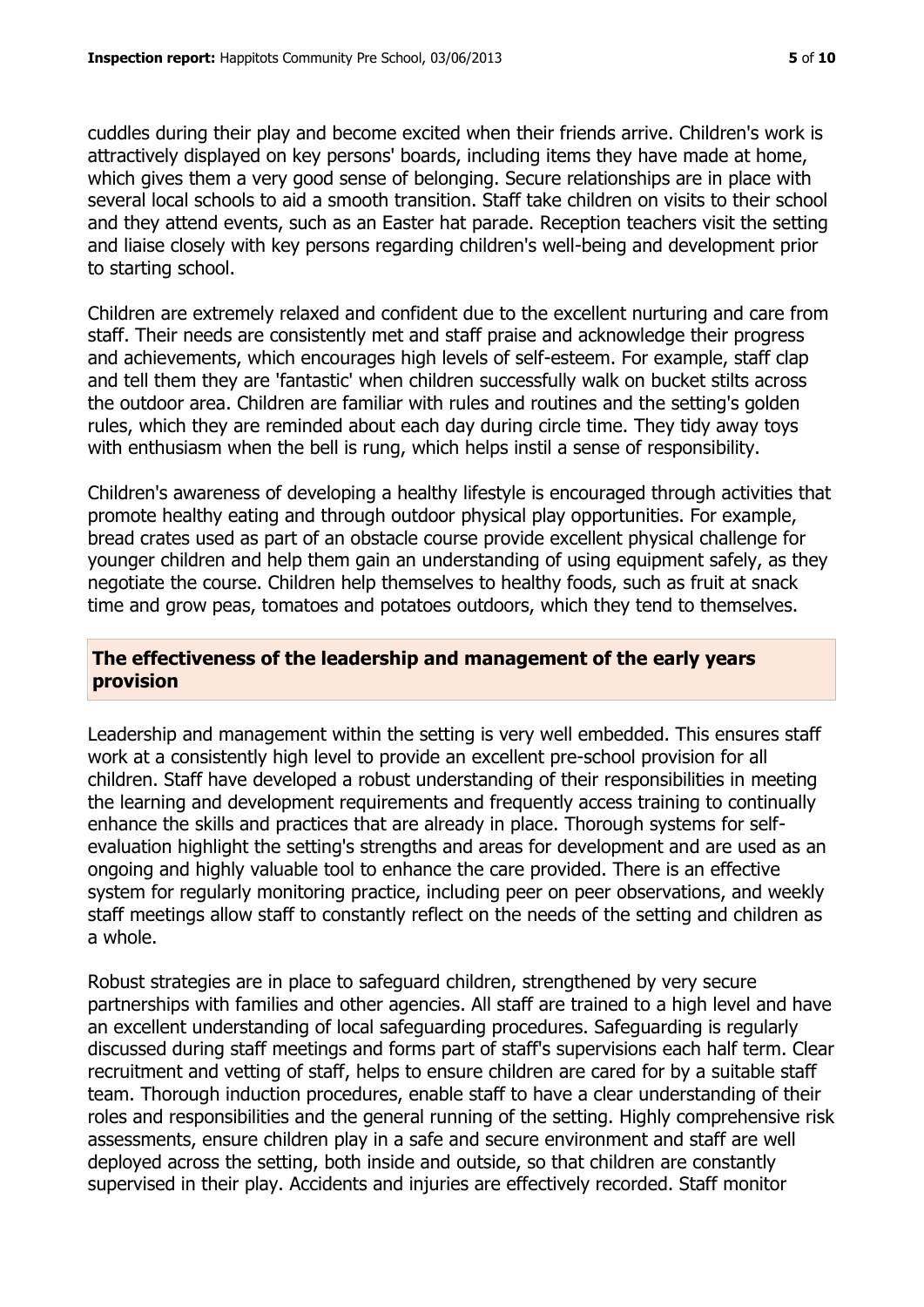these records on a regular basis to address any possible hazards within the setting and the steps taken to minimise them.

Partnership working with other professionals and agencies is well established and used effectively to support children with special educational needs and/or disabilities. Staff have built excellent working relationships with parents and value their active contribution to their children's life whilst at the setting. Parents attend interactive sessions each month and regular play weeks. For example, they join in with trips to the beach and visits from the fire brigade, police and local coastguard. Staff demonstrate a very good understanding of the benefits of working closely together to meet children's needs. Parents speak very highly of the setting and praise the wonderful staff.

#### **The Childcare Register**

The requirements for the compulsory part of the Childcare Register are **Met**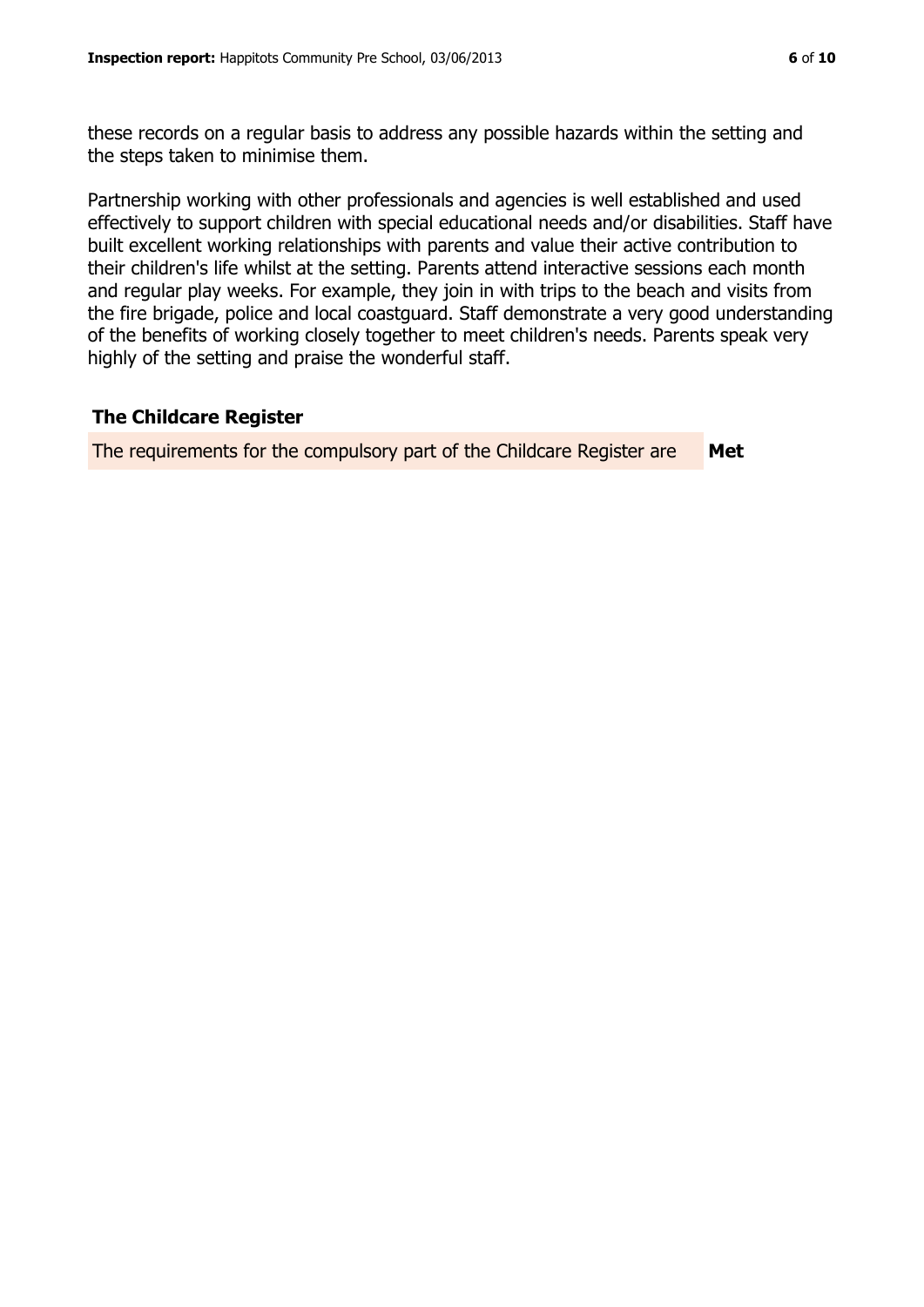# **What inspection judgements mean**

# **Registered early years provision**

| Grade   | <b>Judgement</b> | <b>Description</b>                                                                                                                                                                                                                                                                                                                                                                 |
|---------|------------------|------------------------------------------------------------------------------------------------------------------------------------------------------------------------------------------------------------------------------------------------------------------------------------------------------------------------------------------------------------------------------------|
| Grade 1 | Outstanding      | Outstanding provision is highly effective in meeting the needs<br>of all children exceptionally well. This ensures that children are<br>very well prepared for the next stage of their learning.                                                                                                                                                                                   |
| Grade 2 | Good             | Good provision is effective in delivering provision that meets<br>the needs of all children well. This ensures children are ready<br>for the next stage of their learning.                                                                                                                                                                                                         |
| Grade 3 | Satisfactory     | Satisfactory provision is performing less well than expectations<br>in one or more of the key areas. It requires improvement in<br>order to be good.                                                                                                                                                                                                                               |
| Grade 4 | Inadequate       | Provision that is inadequate requires significant improvement<br>and/or enforcement action. The provision is failing to give<br>children an acceptable standard of early years education and/or<br>is not meeting the safeguarding and welfare requirements of<br>the Early Years Foundation Stage. It will be inspected again<br>within 12 months of the date of this inspection. |
| Met     |                  | The provision has no children on roll. The inspection judgement<br>is that the provider continues to meet the requirements for<br>registration.                                                                                                                                                                                                                                    |
| Not met |                  | The provision has no children on roll. The inspection judgement<br>is that the provider does not meet the requirements for<br>registration.                                                                                                                                                                                                                                        |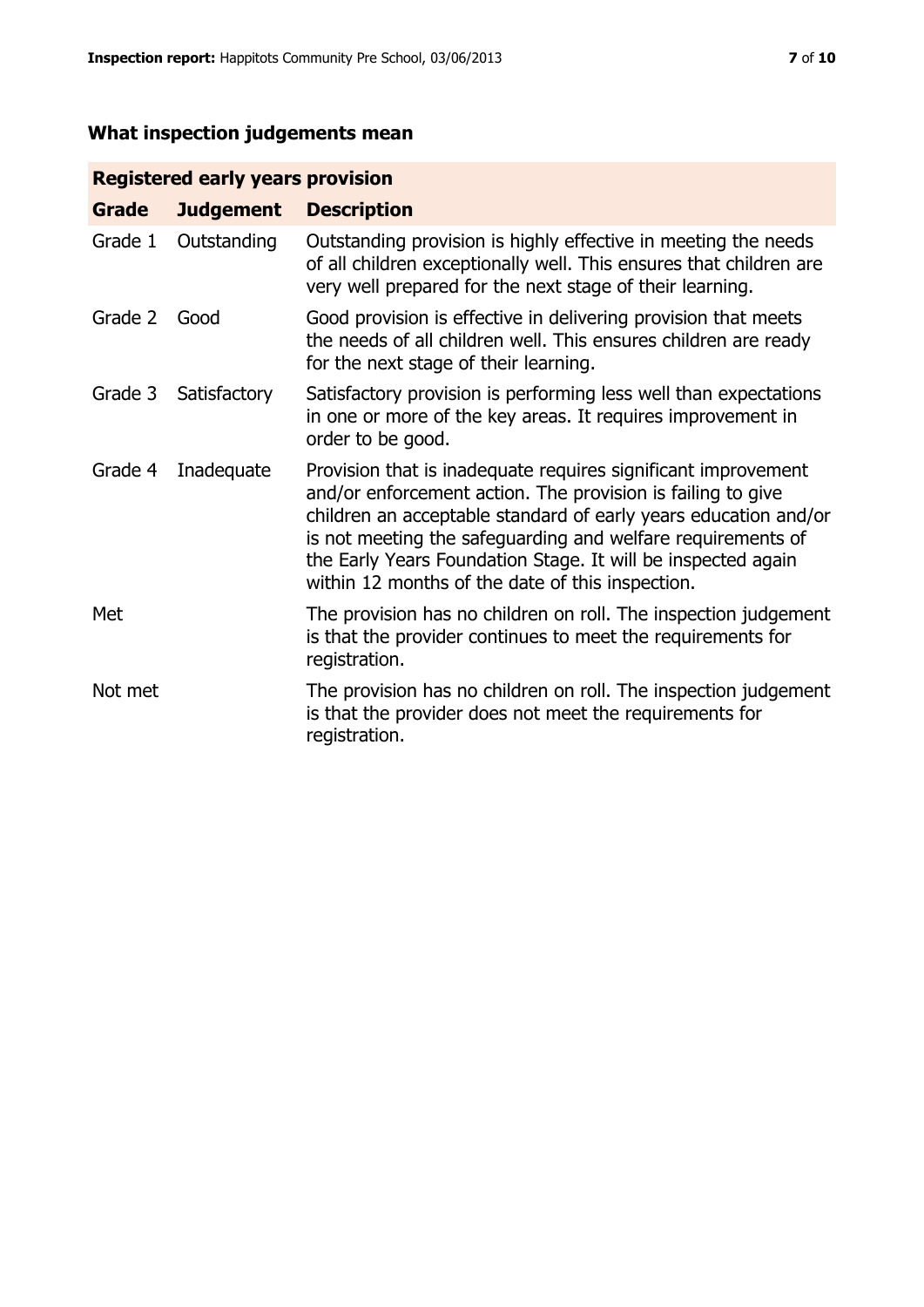### **Inspection**

This inspection was carried out by Ofsted under sections 49 and 50 of the Childcare Act 2006 on the quality and standards of provision that is registered on the Early Years Register. The registered person must ensure that this provision complies with the statutory framework for children's learning, development and care, known as the Early Years Foundation Stage.

# **Setting details**

| Unique reference number            | EY404904                     |
|------------------------------------|------------------------------|
| <b>Local authority</b>             | Lincolnshire                 |
| <b>Inspection number</b>           | 920568                       |
| <b>Type of provision</b>           |                              |
| <b>Registration category</b>       | Childcare - Non-Domestic     |
| Age range of children              | $0 - 17$                     |
| <b>Total number of places</b>      | 38                           |
| Number of children on roll         | 65                           |
| <b>Name of provider</b>            | Pre-School Learning Alliance |
| <b>Date of previous inspection</b> | 30/01/2012                   |
| <b>Telephone number</b>            | 01754 875186                 |

Any complaints about the inspection or the report should be made following the procedures set out in the guidance *'Complaints procedure: raising concerns and making complaints* about Ofsted', which is available from Ofsted's website: www.ofsted.gov.uk. If you would like Ofsted to send you a copy of the guidance, please telephone 0300 123 4234, or email enquiries@ofsted.gov.uk.

# **Type of provision**

For the purposes of this inspection the following definitions apply:

Full-time provision is that which operates for more than three hours. These are usually known as nurseries, nursery schools and pre-schools and must deliver the Early Years Foundation Stage. They are registered on the Early Years Register and pay the higher fee for registration.

Sessional provision operates for more than two hours but does not exceed three hours in any one day. These are usually known as pre-schools, kindergartens or nursery schools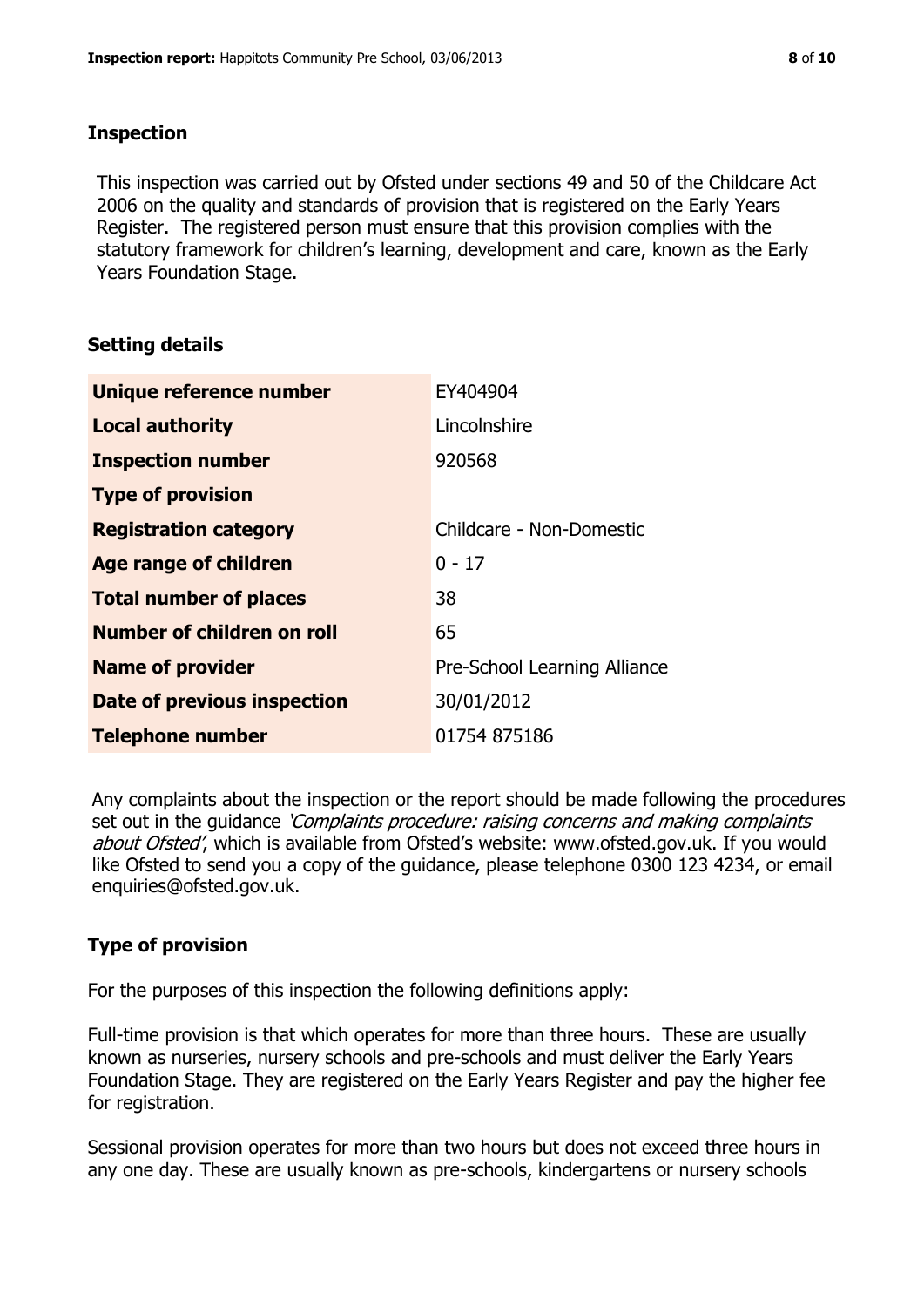and must deliver the Early Years Foundation Stage. They are registered on the Early Years Register and pay the lower fee for registration.

Childminders care for one or more children where individual children attend for a period of more than two hours in any one day. They operate from domestic premises, which are usually the childminder's own home. They are registered on the Early Years Register and must deliver the Early Years Foundation Stage.

Out of school provision may be sessional or full-time provision and is delivered before or after school and/or in the summer holidays. They are registered on the Early Years Register and must deliver the Early Years Foundation Stage. Where children receive their Early Years Foundation Stage in school these providers do not have to deliver the learning and development requirements in full but should complement the experiences children receive in school.